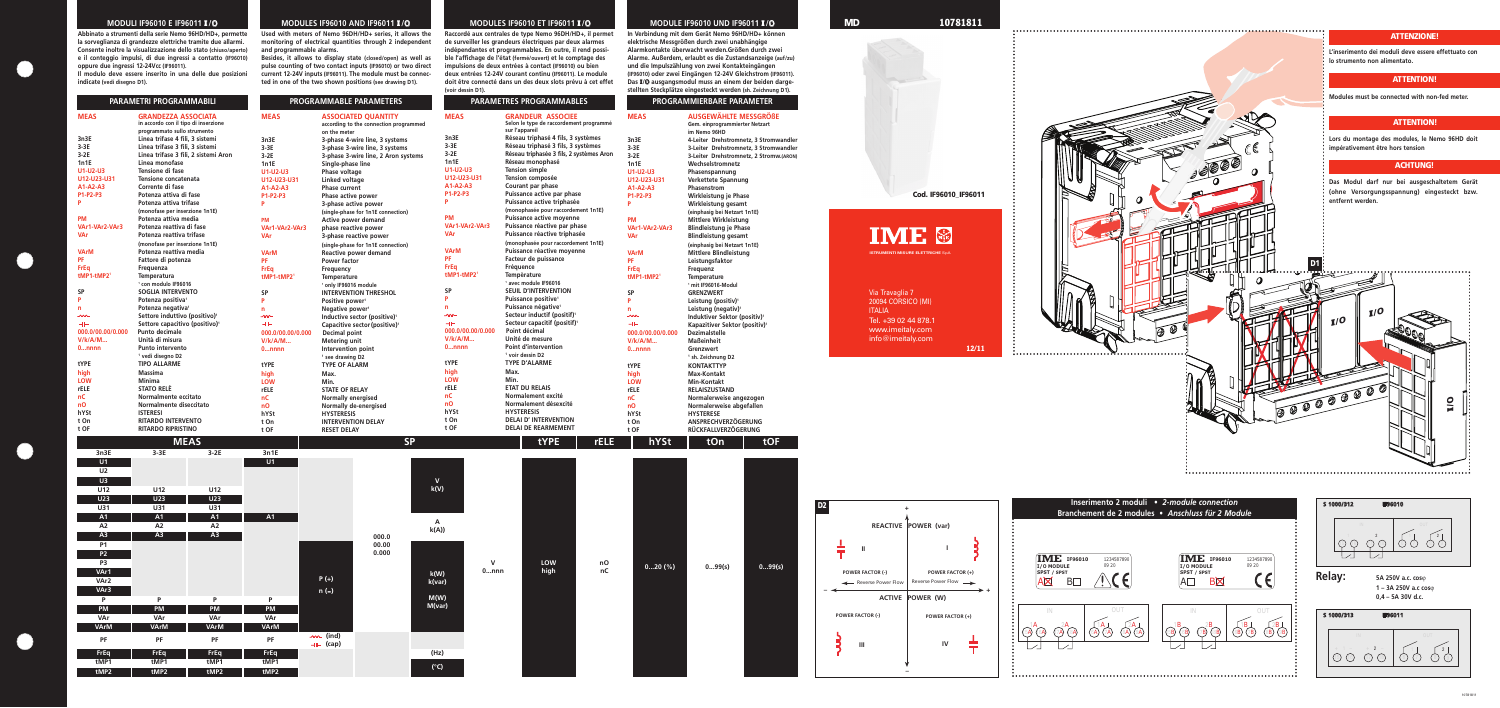

| iando ci sono + moduli<br>ement si plusieurs modules |                                                                                                        | *= Valid only when there are many modules<br>*= nur wenn mehrere Module eingesteckt sind | 1) | allarme (1-2-3-4) lampeggiante.                                                                                                      |                                        | In caso di intervenuto allarme, appare la dicitura ALM+numero                                                                     |                                                                                             | 1)         | blinking number of alarm (1-2-3-4).                                                                                             | In case an alarm should occur, it appears the wording ALM + the                                                                                  |
|------------------------------------------------------|--------------------------------------------------------------------------------------------------------|------------------------------------------------------------------------------------------|----|--------------------------------------------------------------------------------------------------------------------------------------|----------------------------------------|-----------------------------------------------------------------------------------------------------------------------------------|---------------------------------------------------------------------------------------------|------------|---------------------------------------------------------------------------------------------------------------------------------|--------------------------------------------------------------------------------------------------------------------------------------------------|
| ssivo                                                |                                                                                                        | *Modulo precedente<br>Previous module<br>Module précédent                                | 2) | Premendo più volte il tasto E-T è possibile visualizzare lo stato<br>degli allarmi.                                                  |                                        |                                                                                                                                   | 2)                                                                                          | of alarms. | Pressing many times on E-T key, it is possible to display the state                                                             |                                                                                                                                                  |
| ul                                                   |                                                                                                        | Vorheriges Modul                                                                         | 3) | Accedendo alle pagine di visualizzazione, la presenza di uno o<br>più allarmi è indicata dal simbolo lampeggiante nella riga inferio |                                        |                                                                                                                                   | 3)                                                                                          |            | By accessing to the display pages, the presence of one or many<br>alarms is indicated by the blinking symbol in the lower line. |                                                                                                                                                  |
|                                                      |                                                                                                        |                                                                                          |    | re.                                                                                                                                  |                                        |                                                                                                                                   |                                                                                             |            |                                                                                                                                 |                                                                                                                                                  |
|                                                      |                                                                                                        |                                                                                          |    |                                                                                                                                      |                                        | <b>EXEMPLE D'AFFICHAGE DES ALARMES</b>                                                                                            |                                                                                             |            |                                                                                                                                 | <b>ALARMANZEIGE UND ALARMMELDUNGEN</b>                                                                                                           |
|                                                      |                                                                                                        |                                                                                          | 1) |                                                                                                                                      |                                        | En cas d'intervention de l'alarme, le mot ALM s'affiche +<br>le numéro d'alarme (1-2-3-4) clignote.                               |                                                                                             | 1)         | Im Alarmfall erscheint im Display die Meldung ALM +<br>die blinkende Kennung des aktiven Alarms.                                |                                                                                                                                                  |
|                                                      |                                                                                                        |                                                                                          | 2) | fois sur la touche E-T.                                                                                                              |                                        | Il est possible d'afficher l'état des alarmes en appuyant plusieurs                                                               |                                                                                             | 2)         | angezeigt werden.                                                                                                               | Durch mehrmaliges Drücken der Taste E-T kann der Alarmstatus                                                                                     |
|                                                      |                                                                                                        |                                                                                          | 3) | inférieure.                                                                                                                          |                                        | En accédant aux pages d'affichage, la présence d'une ou plu<br>sieurs alarmes est indiquée par le symbole clignotant sur la ligne |                                                                                             | 3)         | mehrere Alarme aktiv sind.                                                                                                      | Im Anzeigemodus blinkt die unterste Zeile, wenn ein oder                                                                                         |
|                                                      |                                                                                                        |                                                                                          |    | 1                                                                                                                                    | RLI                                    | <b>Numero ALLARME</b>                                                                                                             | <b>Number of ALARM</b>                                                                      |            | Numéro d'ALARME                                                                                                                 | ALARMNUMMER                                                                                                                                      |
|                                                      |                                                                                                        |                                                                                          |    | $-5 -$                                                                                                                               |                                        | Posizione modulo                                                                                                                  | Position of the module                                                                      |            | Position du module                                                                                                              | Lage des Modul                                                                                                                                   |
| $- - 2 -$                                            | $-$ - $[-$<br>$\%$<br><b>h</b> 956                                                                     |                                                                                          |    | $\overline{\mathbf{2}}$                                                                                                              | <b>DFF</b><br>$RLI16-7$                | <b>ALLARME NON ATTIVO</b><br>Allarme 1 morsetti 6 e 7                                                                             | <b>NON-ACTIVE ALARM</b><br>Alarm 1 terminals 6 and 7                                        |            | <b>ALARME NON ACTIVE</b><br>Alarme 1 bornes 6 et 7                                                                              | <b>ALARM NICHT AKTIV</b><br>Alarm 1 Klemmen 6 und 7                                                                                              |
| <b>h</b> 95E<br>15<br><b>RLN1 6-1</b>                | 20<br>$ALA16-1$                                                                                        |                                                                                          |    |                                                                                                                                      | $-5 - -$<br>P<br>6000<br>RLN3h ISh     | <b>ALLARME ATTIVO</b><br>Posizione modulo<br>Potenza attiva<br>600.0 kW<br>Allarme 3 - massima                                    | <b>ACTIVE ALARM</b><br>Position of the module<br>Active power<br>600.0 kW<br>Alarm 3 - max. |            | <b>ALARME ACTIVE</b><br>Position du module<br>Puissance active<br>600.0 kW<br>Alarme 3 - max.                                   | <b>ALARM AKTIV</b><br>Lage des Modul<br>Wirkleistung<br>600.0 kW<br>Alarm 3 - Max.                                                               |
| ore<br>rseur                                         | Position of the cursor<br>Cursorposition                                                               |                                                                                          |    | 3                                                                                                                                    | 8000 A<br>4500<br>6000 A<br>27804006 N | <sup>o</sup> Indicazione allarme<br>attivo                                                                                        | ° Active alarm<br>indication                                                                |            | ° Indication d'alarme<br>active                                                                                                 | ° Aktiv Alarmanzeige                                                                                                                             |
| lore<br>raleur<br>alore                              | Increases the value<br>Wert erhöhen<br>Decreases the value<br>Wert vermindern                          |                                                                                          |    |                                                                                                                                      |                                        |                                                                                                                                   |                                                                                             |            |                                                                                                                                 |                                                                                                                                                  |
|                                                      |                                                                                                        |                                                                                          |    |                                                                                                                                      |                                        | <b>VISUALIZZAZIONE INGRESSO IMPULSI</b>                                                                                           |                                                                                             |            |                                                                                                                                 | <b>PULSE INPUT DISPLAY</b>                                                                                                                       |
|                                                      |                                                                                                        |                                                                                          |    | teggio degli ingressi impulsi.                                                                                                       |                                        | Premendo più volte il tasto E-T è possibile visualizzare lo stato e il con-                                                       |                                                                                             |            | is possible to display state and counting of pulse inputs.                                                                      | Pressing many times on E-T push-button, it is possible to display state<br>and counting of pulse inputs essing many times on E-T push-button, it |
| ore<br>ırseur<br>alore<br>valeur<br>alore            | Position of the cursor<br>Cursorposition<br>Increases the value<br>Wert erhöhen<br>Decreases the value |                                                                                          |    |                                                                                                                                      |                                        | <b>AFFICHAGE DE L'ENTREE A IMPULSIONS</b>                                                                                         |                                                                                             |            |                                                                                                                                 | <b>IMPULSEINGANGSANZEIGE</b>                                                                                                                     |
| ur                                                   | Wert vermindern                                                                                        |                                                                                          |    |                                                                                                                                      |                                        | En appuyant beaucoup de fois sur la touche E-T il est possible afficher<br>l'état et le comptage des entrées à impulsions.        |                                                                                             |            | Zustand und die Zählung der Impulseingänge anzeigen.                                                                            | Beim Drücken mehrere Male auf dem E-T-Knopf, ist es möglich den                                                                                  |

**ESEMPIO VISUALIZZAZIONE ALLARMI** 

Lage des Modul Eingangszustand  $OPEN = auf$  $CIO$ SED =  $7II$ Eingangszahl Impulszählung

Position of the module

State of input:

 $OPEN = open$ 

 $CLOSED = closed$ 

Input number

Pulse counting

Position du module

Numéro de l'entrée

Comptage des impulsions

Etat de l'entrée

 $OPEN = \text{ouverte}$ 

 $CIO$ SED = fermée

Posizione modulo

Conteggio impulsi

Stato ingresso:

 $OPEN = a<sub>pert</sub>$ 

N° ingressi

 $CLOSED = chiuso$ 

 $-F - -$ 

 $DPEn$ 

 $PL51$ 

00000 ISB

**EXAMPLE OF ALARM DISPLAY**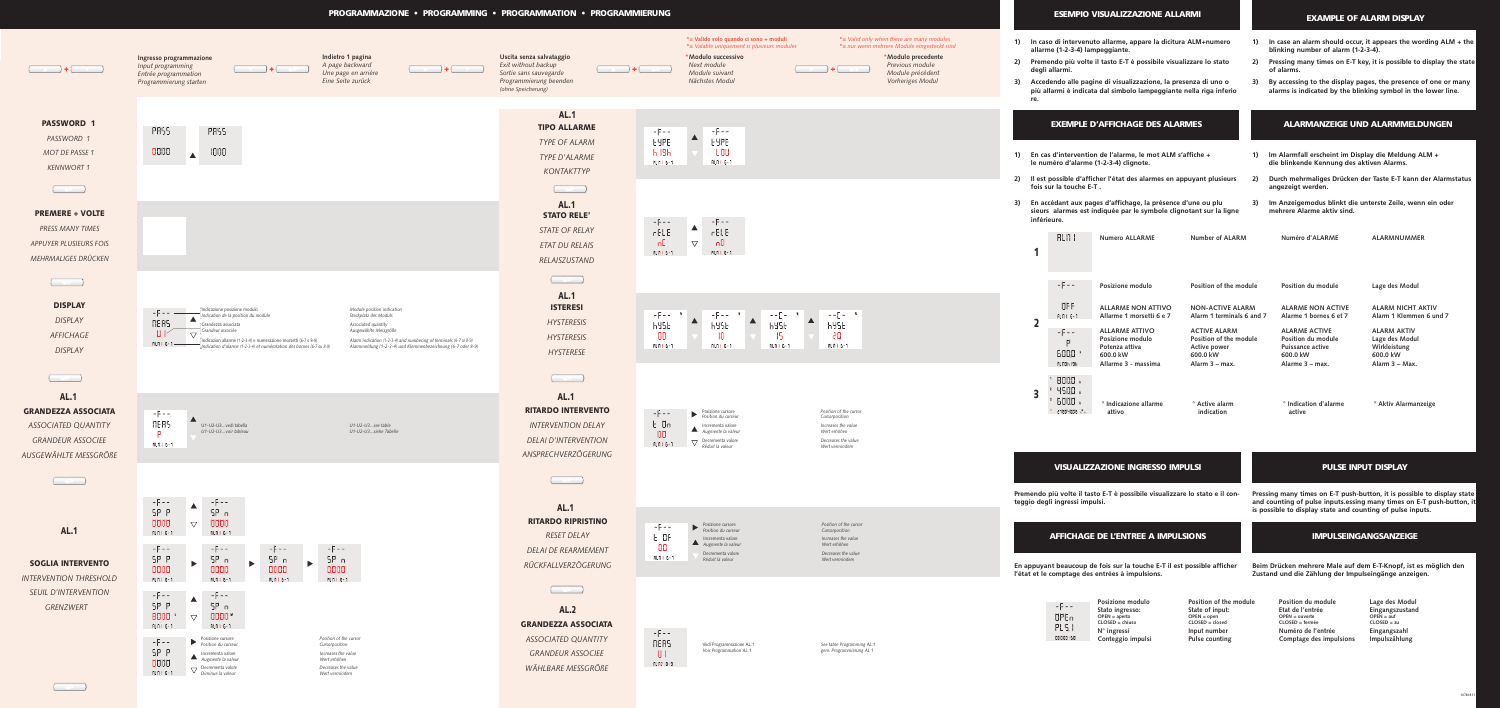**Abbinato a strumenti della serie Nemo 96HD/HD+, permette la sorveglianza di grandezze elettriche tramite due allarmi. Consente inoltre la visualizzazione dello stato (chiuso/aperto) e il conteggio impulsi, di due ingressi a contatto (IF96010) oppure due ingressi 12-24Vcc (IF96011).**

**Il modulo deve essere inserito in una delle due posizioni indicate (vedi disegno D1).**

> **3n3E 3-3E 3-2E 3n1E U1 U1**

**A1 A1 A1 A1**

**P P P P PM PM PM PM VAr VAr VAr VAr VArM VArM VArM VArM**

**U12 U12 U12 U23 U23 U23 U31 U31 U31**

**A3 A3 A3**

# **MODULI IF96010 E IF96011 I /O MODULES IF96010 AND IF96011 I /O MODULES IF96010 ET IF96011 I /O**

**Used with meters of Nemo 96DH/HD+ series, it allows the monitoring of electrical quantities through 2 independent and programmable alarms.**

**Besides, it allows to display state (closed/open) as well as pulse counting of two contact inputs (IF96010) or two direct current 12-24V inputs (IF96011). The module must be connected in one of the two shown positions (see drawing D1).**

**Raccordé aux central** de surveiller les gra indépendantes et p **ble l'affichage de l'**  $impulsions de deu x$ deux entrées 12-24 **doit être connecté (voir dessin D1).**

|                   | <b>PARAMETRI PROGRAMMABILI</b>                                                                    |                   | <b>PROGRAMMABLE PARAMETERS</b>                                                       |                   |  |
|-------------------|---------------------------------------------------------------------------------------------------|-------------------|--------------------------------------------------------------------------------------|-------------------|--|
| <b>MEAS</b>       | <b>GRANDEZZA ASSOCIATA</b><br>in accordo con il tipo di inserzione<br>programmato sullo strumento | <b>MEAS</b>       | <b>ASSOCIATED OUANTITY</b><br>according to the connection programmed<br>on the meter | <b>MEAS</b>       |  |
| 3n3E              | Linea trifase 4 fili, 3 sistemi                                                                   | 3n3E              | 3-phase 4-wire line, 3 systems                                                       | 3n3E              |  |
| $3-3E$            | Linea trifase 3 fili, 3 sistemi                                                                   | $3-3E$            | 3-phase 3-wire line, 3 systems                                                       | $3-3E$            |  |
| $3-2E$            | Linea trifase 3 fili, 2 sistemi Aron                                                              | $3-2E$            |                                                                                      | 3-2E              |  |
| 1n1E              | Linea monofase                                                                                    |                   | 3-phase 3-wire line, 2 Aron systems                                                  | 1n1E              |  |
| U1-U2-U3          | Tensione di fase                                                                                  | 1n1E              | Single-phase line                                                                    | <b>U1-U2-U3</b>   |  |
| U12-U23-U31       | Tensione concatenata                                                                              | U1-U2-U3          | Phase voltage                                                                        | U12-U23-U31       |  |
| A1-A2-A3          | Corrente di fase                                                                                  | U12-U23-U31       | Linked voltage                                                                       | A1-A2-A3          |  |
|                   |                                                                                                   | A1-A2-A3          | <b>Phase current</b>                                                                 | P1-P2-P3          |  |
| P1-P2-P3          | Potenza attiva di fase                                                                            | P1-P2-P3          | Phase active power                                                                   | P                 |  |
| P                 | Potenza attiva trifase                                                                            | P                 | 3-phase active power                                                                 |                   |  |
|                   | (monofase per inserzione 1n1E)                                                                    |                   | (single-phase for 1n1E connection)                                                   |                   |  |
| <b>PM</b>         | Potenza attiva media                                                                              | <b>PM</b>         | <b>Active power demand</b>                                                           | <b>PM</b>         |  |
| VAr1-VAr2-VAr3    | Potenza reattiva di fase                                                                          | VAr1-VAr2-VAr3    | phase reactive power                                                                 | VAr1-VAr2-VAr3    |  |
| VAr               | Potenza reattiva trifase                                                                          | <b>VAr</b>        | 3-phase reactive power                                                               | <b>VAr</b>        |  |
|                   | (monofase per inserzione 1n1E)                                                                    |                   | (single-phase for 1n1E connection)                                                   |                   |  |
| <b>VArM</b>       | Potenza reattiva media                                                                            | <b>VArM</b>       | <b>Reactive power demand</b>                                                         | <b>VArM</b>       |  |
| PF.               | Fattore di potenza                                                                                | <b>PF</b>         | <b>Power factor</b>                                                                  | <b>PF</b>         |  |
| <b>FrEq</b>       | Frequenza                                                                                         | <b>FrEq</b>       | Frequency                                                                            | <b>FrEq</b>       |  |
| tMP1-tMP21        | <b>Temperatura</b>                                                                                | tMP1-tMP21        | Temperature                                                                          | tMP1-tMP21        |  |
|                   | <sup>1</sup> con modulo IF96016                                                                   |                   | <sup>1</sup> only IF96016 module                                                     |                   |  |
| <b>SP</b>         | <b>SOGLIA INTERVENTO</b>                                                                          | <b>SP</b>         | <b>INTERVENTION THRESHOL</b>                                                         | <b>SP</b>         |  |
| P                 | Potenza positiva <sup>1</sup>                                                                     | P                 | Positive power <sup>1</sup>                                                          | P                 |  |
| n                 | Potenza negativa <sup>1</sup>                                                                     | n                 | Negative power <sup>1</sup>                                                          | n                 |  |
| ൷                 | Settore induttivo (positivo) <sup>1</sup>                                                         | ൷                 | Inductive sector (positive) <sup>1</sup>                                             | nn-               |  |
| ᆊᄃ                | Settore capacitivo (positivo) <sup>1</sup>                                                        | ᆊ                 | Capacitive sector (positive) <sup>1</sup>                                            | ᆌᄃ                |  |
| 000.0/00.00/0.000 | <b>Punto decimale</b>                                                                             | 000.0/00.00/0.000 | <b>Decimal point</b>                                                                 | 000.0/00.00/0.000 |  |
| V/k/A/M           | Unità di misura                                                                                   | V/k/A/M           | <b>Metering unit</b>                                                                 | V/k/A/M           |  |
| 0nnnn             | <b>Punto intervento</b>                                                                           | $0$ nnnn          | Intervention point                                                                   | $0$ nnnn          |  |
|                   | <sup>1</sup> vedi disegno D2                                                                      |                   | <sup>1</sup> see drawing D2                                                          |                   |  |
| tYPE              | <b>TIPO ALLARME</b>                                                                               | <b>tYPE</b>       | <b>TYPE OF ALARM</b>                                                                 | tYPE              |  |
| high              | <b>Massima</b>                                                                                    | high              | Max.                                                                                 | high              |  |
| LOW               | Minima                                                                                            |                   |                                                                                      | LOW               |  |
| <b>rELE</b>       | <b>STATO RELÈ</b>                                                                                 | <b>LOW</b>        | Min.                                                                                 | rELE              |  |
| nС                | Normalmente eccitato                                                                              | rELE              | <b>STATE OF RELAY</b>                                                                | nC                |  |
|                   |                                                                                                   | nC                | <b>Normally energised</b>                                                            | nO                |  |
| nO                | Normalmente diseccitato                                                                           | nO                | Normally de-energised                                                                | hYSt              |  |
| hYSt              | <b>ISTERESI</b>                                                                                   | hYSt              | <b>HYSTERESIS</b>                                                                    | t On              |  |
| t On              | <b>RITARDO INTERVENTO</b>                                                                         | t On              | <b>INTERVENTION DELAY</b>                                                            |                   |  |
| t OF              | <b>RITARDO RIPRISTINO</b>                                                                         | t OF              | <b>RESET DELAY</b>                                                                   | t OF              |  |







**U2 U3**

**P1**

**P2 P3 VAr1 VAr2 VAr3**

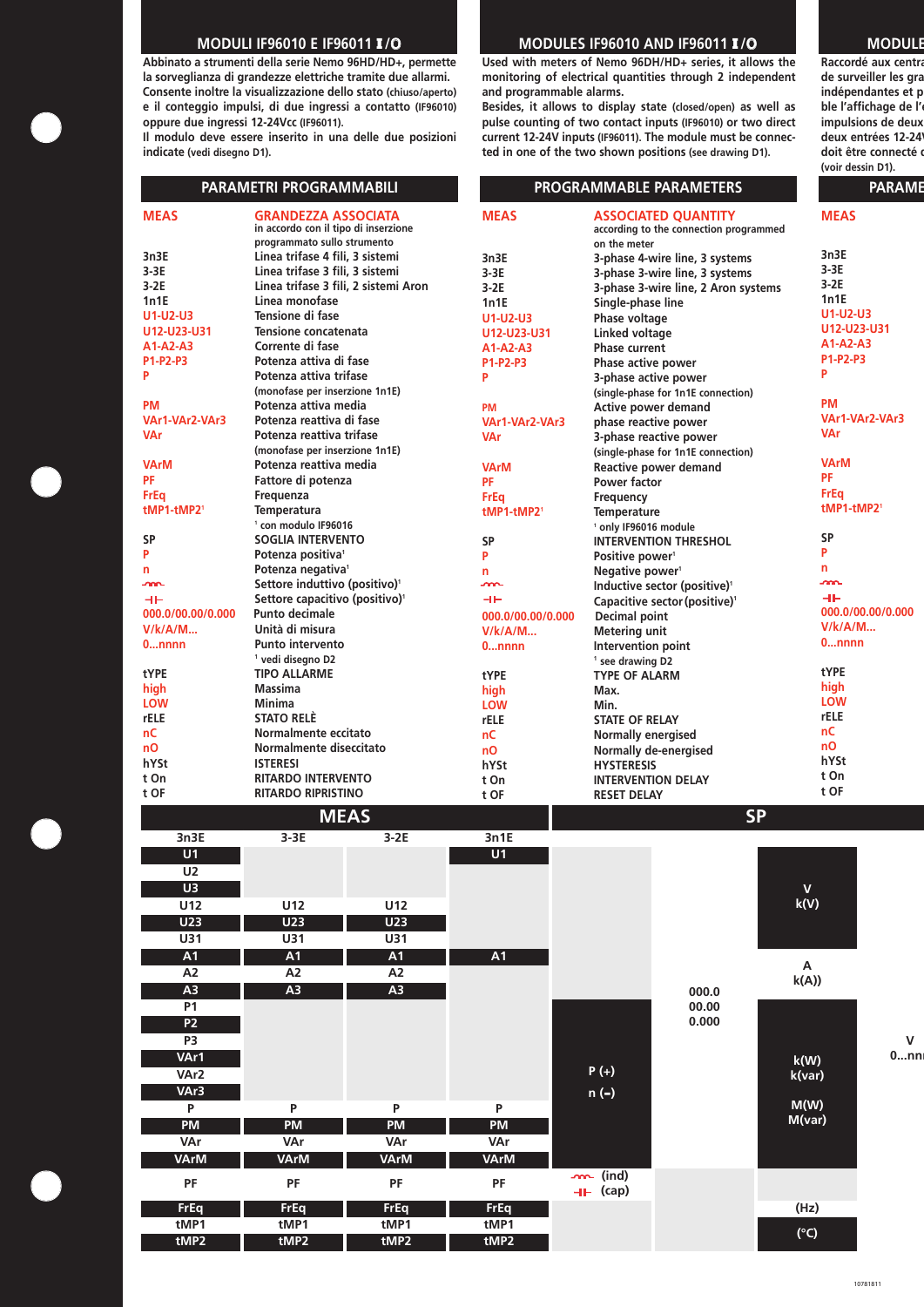**Raccordé aux centrales de type Nemo 96DH/HD+, il permet de surveiller les grandeurs électriques par deux alarmes**  rogrammables. En outre, il rend possiétat (fermé/ouvert) et le comptage des **impulsions de deux entrées à contact (IF96010) ou bien deux entrées 12-24V courant continu (IF96011). Le module** dans un des deux slots prévu à cet effet

**0...nnn**

| <b>GRANDEUR ASSOCIEE</b><br>Selon le type de raccordement programmé<br>sur l'appareil | <b>MEAS</b>       | <b>AUSGEW</b><br>Gem. einpro<br>im Nemo 96 |
|---------------------------------------------------------------------------------------|-------------------|--------------------------------------------|
| Réseau triphasé 4 fils, 3 systèmes                                                    | 3n3E              | 4-Leiter Dr                                |
| Réseau triphasé 3 fils, 3 systèmes                                                    | $3-3E$            | 3-Leiter Dr                                |
| Réseau triphasée 3 fils, 2 systèmes Aron                                              | $3-2E$            | 3-Leiter Dr                                |
| Réseau monophasé                                                                      | 1n1E              | Wechselstı                                 |
| <b>Tension simple</b>                                                                 | U1-U2-U3          | Phasenspa                                  |
| Tension composée                                                                      | U12-U23-U31       | <b>Verkettete</b>                          |
| Courant par phase                                                                     | $A1-A2-A3$        | Phasenstro                                 |
| Puissance active par phase                                                            | P1-P2-P3          | Wirkleistur                                |
| Puissance active triphasée                                                            | P                 | Wirkleistur                                |
| (monophasée pour raccordement 1n1E)                                                   |                   | (einphasig b                               |
| Puissance active moyenne                                                              | <b>PM</b>         | <b>Mittlere W</b>                          |
| Puissance réactive par phase                                                          | VAr1-VAr2-VAr3    | <b>Blindleistu</b>                         |
| Puissance réactive triphasée                                                          | VAr               | <b>Blindleistu</b>                         |
| (monophasée pour raccordement 1n1E)                                                   |                   | (einphasig b                               |
| Puissance réactive moyenne                                                            | <b>VArM</b>       | <b>Mittlere Bl</b>                         |
| Facteur de puissance                                                                  | PF                | Leistungsf                                 |
| Fréquence                                                                             | <b>FrEq</b>       | Frequenz                                   |
| <b>Tempèrature</b>                                                                    | tMP1-tMP21        | <b>Temperatu</b>                           |
| <sup>1</sup> avec module IF96016                                                      |                   | <sup>1</sup> mit IF9601                    |
| <b>SEUIL D'INTERVENTION</b>                                                           | <b>SP</b>         | <b>GRENZWEI</b>                            |
| Puissance positive <sup>1</sup>                                                       | P                 | Leistung (p                                |
| Puissance négative <sup>1</sup>                                                       | n                 | Leistung (r                                |
| Secteur inductif (positif) <sup>1</sup>                                               | m.                | <b>Induktiver</b>                          |
| Secteur capacitif (positif) <sup>1</sup>                                              | ᆊᄃ                | <b>Kapazitive</b>                          |
| Point décimal                                                                         | 000.0/00.00/0.000 | <b>Dezimalste</b>                          |
| Unité de mesure                                                                       | V/k/A/M           | Maßeinhei                                  |
| <b>Point d'intervention</b>                                                           | $0$ nnnn          | Grenzwert                                  |
| <sup>1</sup> voir dessin D2                                                           |                   | <sup>1</sup> sh. Zeichnu                   |
| <b>TYPE D'ALARME</b>                                                                  | tYPE              | <b>KONTAKTT</b>                            |
| Max.                                                                                  | high              | Max-Konta                                  |
| Min.                                                                                  | LOW               | Min-Konta                                  |
| <b>ETAT DU RELAIS</b>                                                                 | <b>rELE</b>       | <b>RELAISZUS</b>                           |
| Normalement excité                                                                    | пC                | Normalerv                                  |
| Normalement désexcité                                                                 | nO                | <b>Normalerv</b>                           |
| <b>HYSTERESIS</b>                                                                     | hYSt              | <b>HYSTERES</b>                            |
| <b>DELAI D' INTERVENTION</b>                                                          | t On              | <b>ANSPRECH</b>                            |
| <b>DELAI DE REARMEMENT</b>                                                            | t OF              | <b>RÜCKFALLY</b>                           |
| $\cdots$                                                                              |                   | . .                                        |

**LOW high nO 0...20 (%) 0...99(s) 0...99(s)** 

# **D2 + REACTIVE POWER (var) II I POWER FACTOR (-) POWER FACTOR (+)**<br>Reverse Power Flow - Reverse Power Flow ے **– + ACTIVE POWER (W) POWER FACTOR (-) POWER FACTOR (+)** 3 **III IV**

**–**

# **MODULES IF96010 ET IF96011 I /O MODULE IF96010 UND IF96011 I /O**

**In Verbindung mit dem Gerät Nemo 96HD/HD+ können elektrische Messgrößen durch zwei unabhängige Alarmkontakte überwacht werden.Größen durch zwei Alarme. Außerdem, erlaubt es die Zustandsanzeige (auf/zu) und die Impulszählung von zwei Kontakteingängen (IF96010) oder zwei Eingängen 12-24V Gleichstrom (IF96011). Das I/O ausgangsmodul muss an einem der beiden dargestellten Steckplätze eingesteckt werden (sh. Zeichnung D1).**

# **PARAMETRES PROGRAMMABLES PROGRAMMIERBARE PARAMETER**

| sur l'appareil | <b>GRANDEUR ASSOCIEE</b><br>Selon le type de raccordement programmé<br>Réseau triphasé 4 fils, 3 systèmes |             | <b>MEAS</b>       | <b>AUSGEWÄHLTE MESSGRÖßE</b><br>Gem. einprogrammierter Netzart<br>im Nemo 96HD |     |
|----------------|-----------------------------------------------------------------------------------------------------------|-------------|-------------------|--------------------------------------------------------------------------------|-----|
|                | Réseau triphasé 3 fils, 3 systèmes                                                                        |             | 3n3E              | 4-Leiter Drehstromnetz, 3 Stromwandler                                         |     |
|                | Réseau triphasée 3 fils, 2 systèmes Aron                                                                  |             | 3-3E              | 3-Leiter Drehstromnetz, 3 Stromwandler                                         |     |
|                | Réseau monophasé                                                                                          |             | $3-2E$            | 3-Leiter Drehstromnetz, 2 Stromw.(ARON)                                        |     |
|                | <b>Tension simple</b>                                                                                     |             | 1n1E              | Wechselstromnetz                                                               |     |
|                | <b>Tension composée</b>                                                                                   |             | U1-U2-U3          | Phasenspannung                                                                 |     |
|                | Courant par phase                                                                                         |             | U12-U23-U31       | Verkettete Spannung                                                            |     |
|                | Puissance active par phase                                                                                |             | A1-A2-A3          | Phasenstrom                                                                    |     |
|                | Puissance active triphasée                                                                                |             | P1-P2-P3          | Wirkleistung je Phase                                                          |     |
|                | (monophasée pour raccordement 1n1E)                                                                       |             | P                 | Wirkleistung gesamt                                                            |     |
|                | Puissance active moyenne                                                                                  |             |                   | (einphasig bei Netzart 1n1E)                                                   |     |
|                | Puissance réactive par phase                                                                              |             | <b>PM</b>         | <b>Mittlere Wirkleistung</b>                                                   |     |
|                | Puissance réactive triphasée                                                                              |             | VAr1-VAr2-VAr3    | <b>Blindleistung je Phase</b>                                                  |     |
|                | (monophasée pour raccordement 1n1E)                                                                       |             | VAr               | <b>Blindleistung gesamt</b>                                                    |     |
|                | Puissance réactive moyenne                                                                                |             |                   | (einphasig bei Netzart 1n1E)                                                   |     |
|                | Facteur de puissance                                                                                      |             | <b>VArM</b>       | <b>Mittlere Blindleistung</b>                                                  |     |
| Fréquence      |                                                                                                           |             | PF                | Leistungsfaktor                                                                |     |
|                |                                                                                                           |             | <b>FrEq</b>       | Frequenz                                                                       |     |
|                | Tempèrature                                                                                               |             | tMP1-tMP21        | <b>Temperature</b>                                                             |     |
|                | <sup>1</sup> avec module IF96016                                                                          |             |                   | <sup>1</sup> mit IF96016-Modul                                                 |     |
|                | <b>SEUIL D'INTERVENTION</b>                                                                               |             | SP                | <b>GRENZWERT</b>                                                               |     |
|                | Puissance positive <sup>1</sup>                                                                           |             | P                 | Leistung (positiv) <sup>1</sup>                                                |     |
|                | Puissance négative <sup>1</sup>                                                                           |             | n                 | Leistung (negativ) <sup>1</sup>                                                |     |
|                | Secteur inductif (positif) <sup>1</sup>                                                                   |             | m.                | Induktiver Sektor (positiv) <sup>1</sup>                                       |     |
|                | Secteur capacitif (positif) <sup>1</sup>                                                                  |             | ᆊ                 | Kapazitiver Sektor (positiv) <sup>1</sup>                                      |     |
|                | Point décimal                                                                                             |             | 000.0/00.00/0.000 | <b>Dezimalstelle</b>                                                           |     |
|                | Unité de mesure                                                                                           |             | V/k/A/M           | Maßeinheit                                                                     |     |
|                | <b>Point d'intervention</b>                                                                               |             | $0$ nnnn          | Grenzwert                                                                      |     |
|                | <sup>1</sup> voir dessin D2                                                                               |             |                   | <sup>1</sup> sh. Zeichnung D2                                                  |     |
|                | <b>TYPE D'ALARME</b>                                                                                      |             | <b>tYPE</b>       | KONTAKTTYP                                                                     |     |
| Max.           |                                                                                                           |             | high              | Max-Kontakt                                                                    |     |
| Min.           |                                                                                                           |             | <b>LOW</b>        | Min-Kontakt                                                                    |     |
|                | <b>ETAT DU RELAIS</b>                                                                                     |             | rELE              | <b>RELAISZUSTAND</b>                                                           |     |
|                | Normalement excité                                                                                        |             | nС                | Normalerweise angezogen                                                        |     |
|                | Normalement désexcité                                                                                     |             | nO                | Normalerweise abgefallen                                                       |     |
|                | <b>HYSTERESIS</b>                                                                                         |             | hYSt              | <b>HYSTERESE</b>                                                               |     |
|                | <b>DELAI D' INTERVENTION</b>                                                                              |             | t On              | ANSPRECHVERZÖGERUNG                                                            |     |
|                | <b>DELAI DE REARMEMENT</b>                                                                                |             | t OF              | <b>RÜCKFALLVERZÖGERUNG</b>                                                     |     |
|                | tYPE                                                                                                      | <b>rELE</b> | hYSt              | tOn                                                                            | tOF |

**MD 10781811**

**Cod. IF96010\_IF96011**



Via Travaglia 7 20094 CORSICO (MI) ITALIA Tel. +39 02 44 878.1 www.imeitaly.com info@imeitaly.com

**12/11**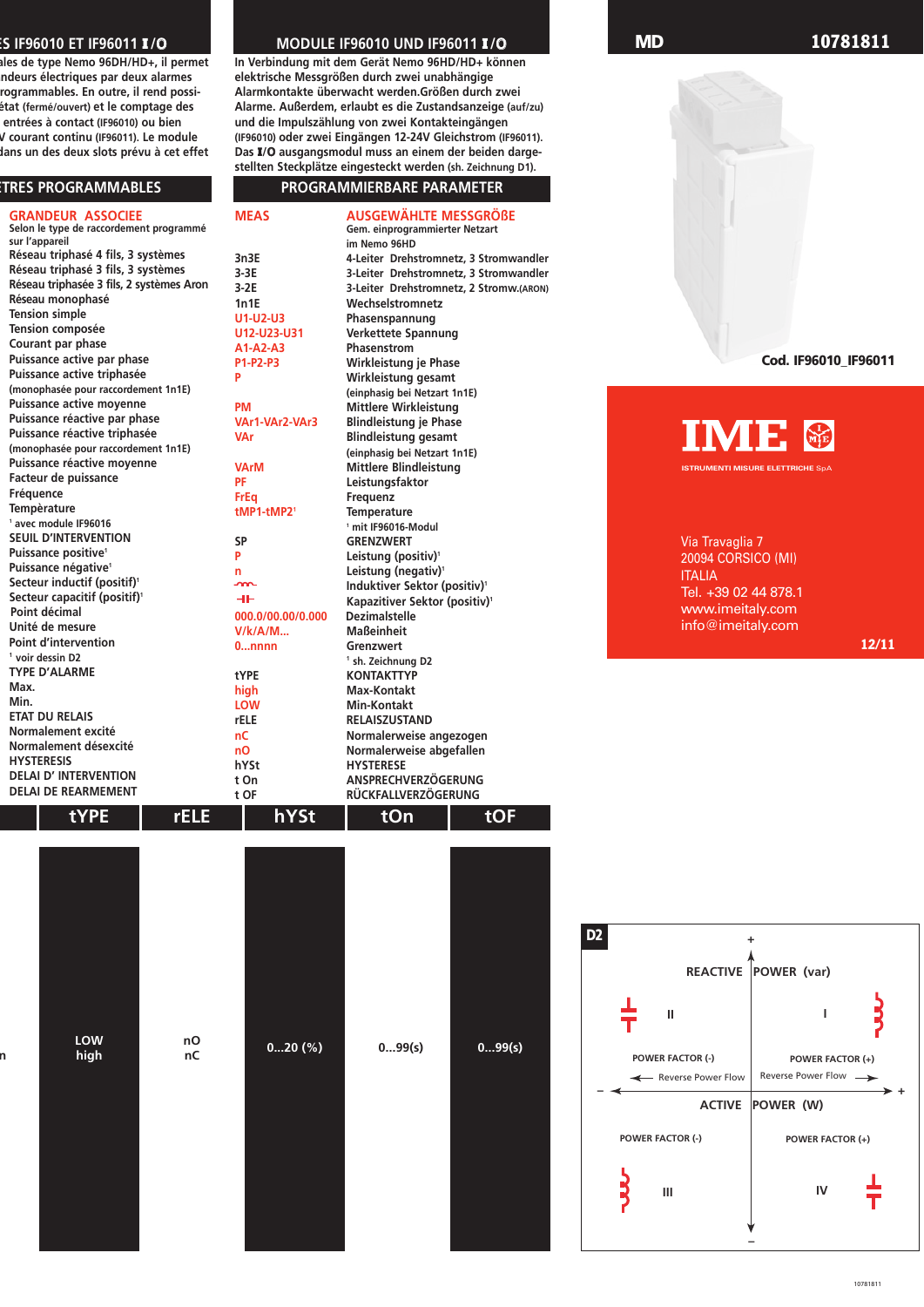

Posizione cursore

Position du curseur

Incrementa valore

Decrementa valore

Diminue la valeur

 $\overline{\nabla}$ 

Augmente la valeur

 $-5 -$ 

SP P

0000

 $R:0.1,6-7$ 

Position of the cursor

Increases the value

Decreases the value

Wert vermindern

Cursorposition

Wert erhöhen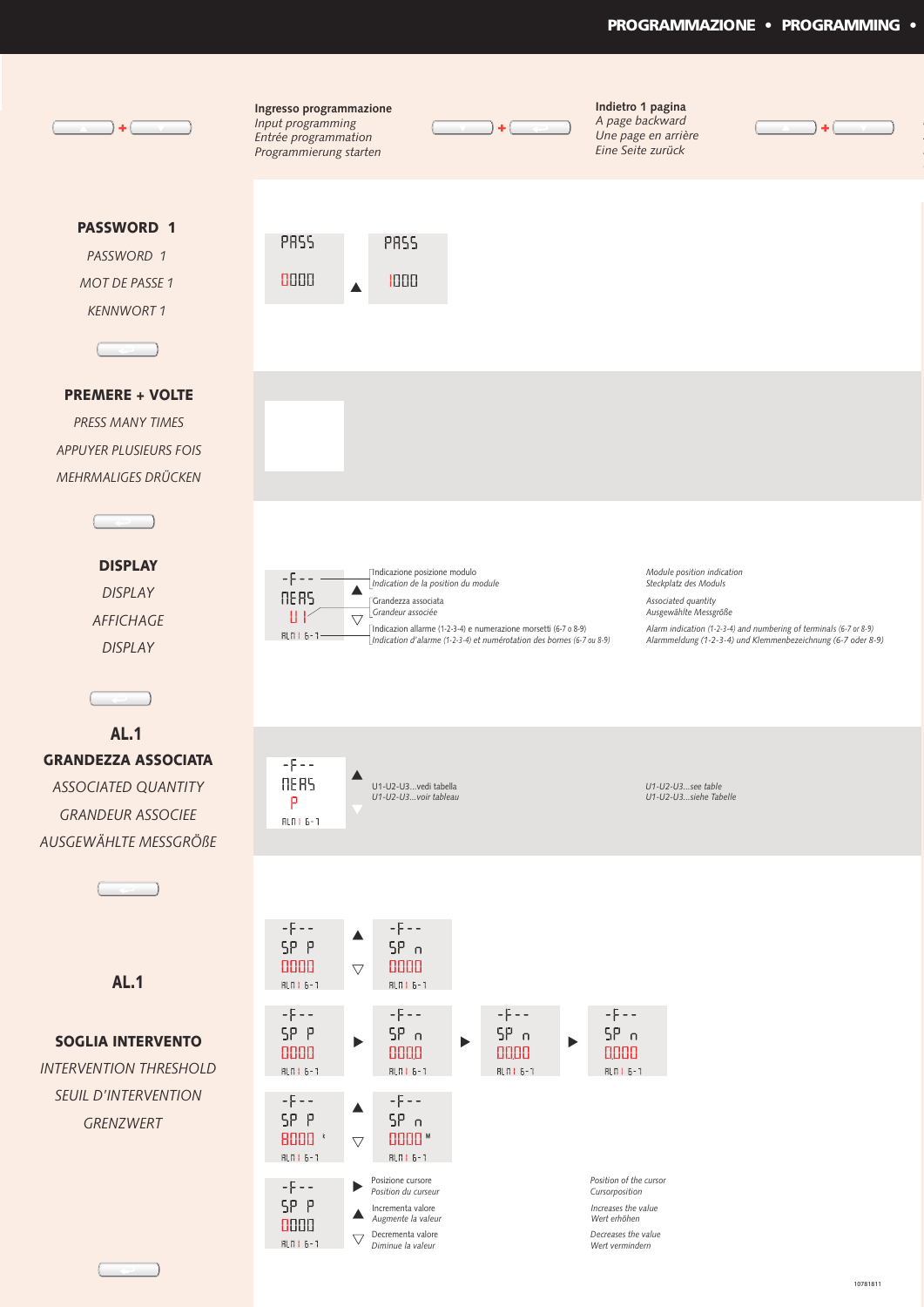



÷

Next module Module suivant Nächstes Modul

 $-F - -$ 

ENPE

LOU

\*= Valido solo quando ci sono + moduli

\*= Valid only when there are many modules \*= nur wenn mehrere Module eingesteckt sind

 $+$  (



**AL.1 TIPO ALLARME**  $-F - -$ TYPE OF ALARM **FAPE** h 19h **TYPE D'ALARME**  $RLR16-7$ **KONTAKTTYP AL.1 STATO RELE'**  $-F - -$ **STATE OF RELAY**  $rELE$ inE. **ETAT DU RELAIS**  $RLB + 5-7$ RELAISZUSTAND **AL.1 ISTERESI**  $-F - \%$ **HYSTERESIS h**95E 88 **HYSTERESIS**  $RLR + 6-7$ **HYSTERESE AL.1 RITARDO INTERVENTO**  $-5 E$  On **INTERVENTION DELAY** 88 **DELAI D'INTERVENTION**  $RLR16-7$ ANSPRECHVERZÖGERUNG **AL.1 RITARDO RIPRISTINO**  $-5 - -$ **RESET DELAY** E OF 88 **DELAI DE REARMEMENT**  $RLB + B - 7$ RÜCKFALLVERZÖGERUNG



**ASSOCIATED OUANTITY GRANDEUR ASSOCIEE** WÄHLBARE MESSGRÖßE









Position of the cursor Cursorposition Increases the value Wert erhöhen Decreases the value Wert vermindern

Posizione cursore<br>Position du curseur Incrementa valore<br>Augmente la valeur Decrementa valore<br>Réduit la valeur

Position of the cursor<br>Cursorposition Increases the value<br>Wert erhöhen Decreases the value Wert vermindern



Vedi Programmazione AL.1<br>Voir Programmation AL.1

See table Programming AL.1<br>gem. Programmierung AL 1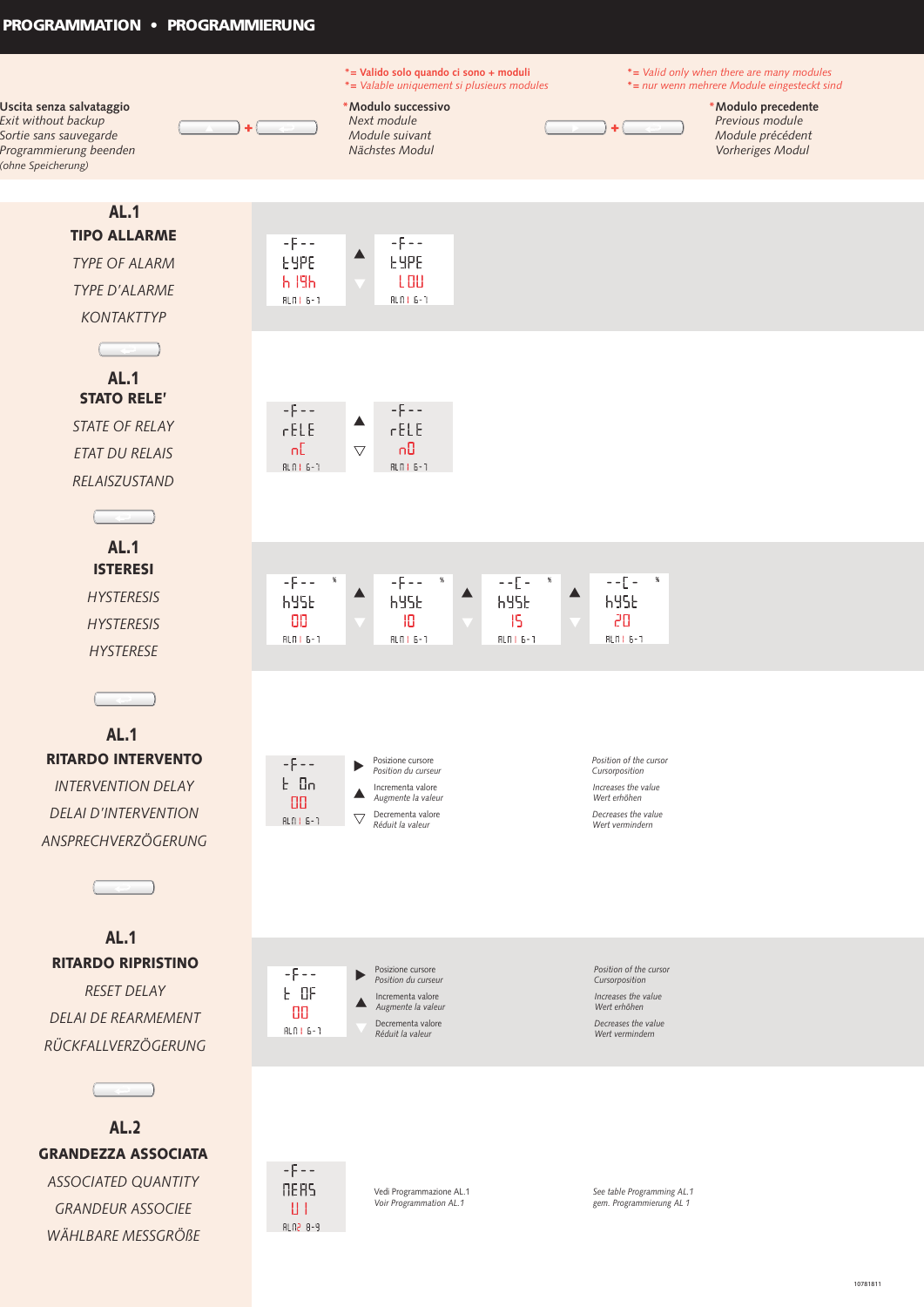# **ATTENZIONE!**



## **ATTENTION!**

**Modules must be connected with non-fed meter.**

# **ATTENTION!**

**(ohne Versorgungsspannung) eingesteckt bzw.**





| S 1000/312                                                                                | <b>IF96010</b> |                       |  |  |  |
|-------------------------------------------------------------------------------------------|----------------|-----------------------|--|--|--|
| IN                                                                                        | $\overline{2}$ | OUT<br>$\overline{c}$ |  |  |  |
| <b>Relay:</b><br>5A 250V a.c. coso<br>1 – 3A 250V a.c $cos\varphi$<br>$0.4 - 5A 30V d.c.$ |                |                       |  |  |  |
| S 1000/313                                                                                | <b>IF96011</b> |                       |  |  |  |
| IN<br>÷                                                                                   | $\overline{2}$ | OUT<br>$\overline{2}$ |  |  |  |

(15) (16) (17) (18) | (6) (7) (8) (9